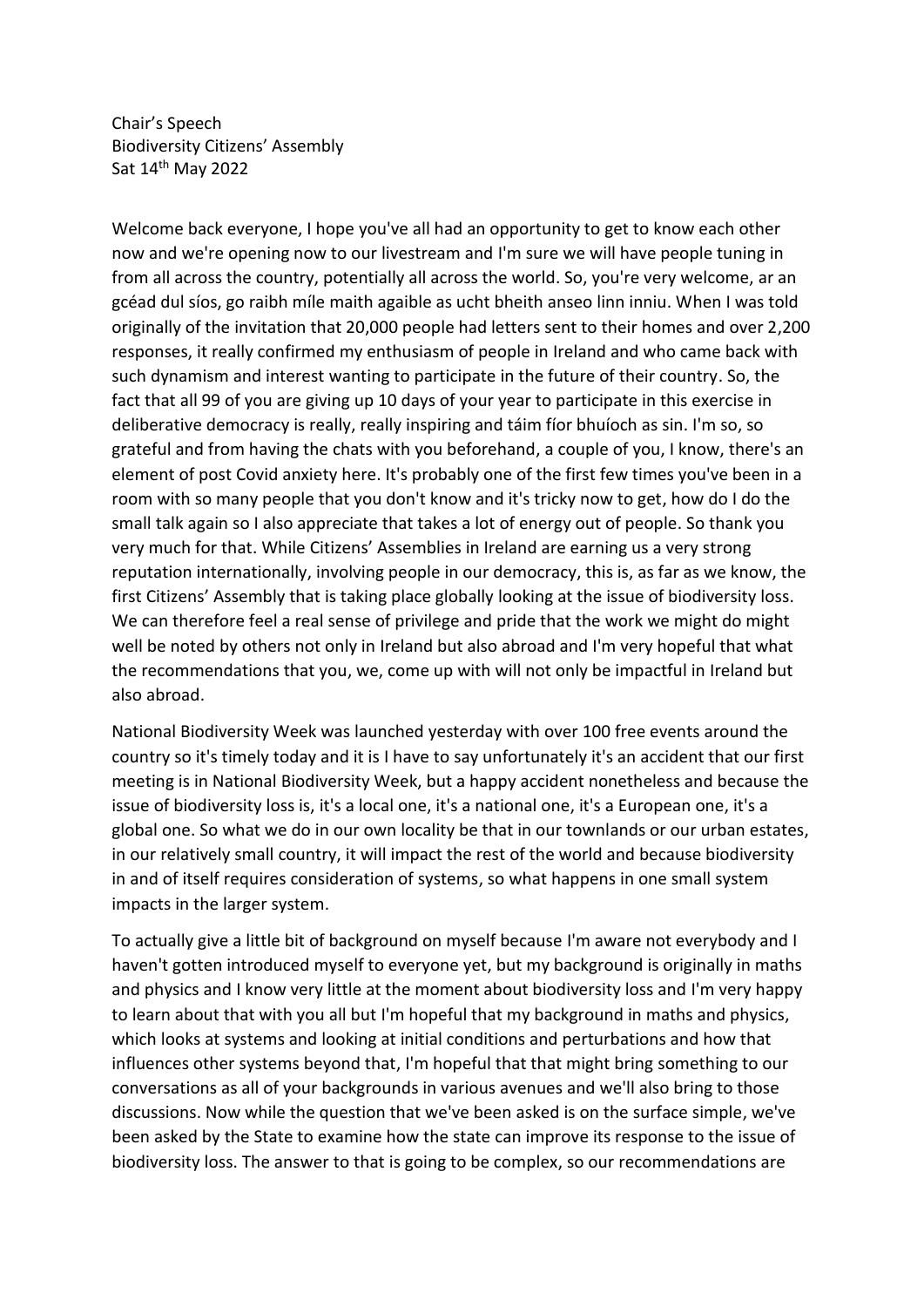going to be framed by our Terms of Reference provided to us by the Oireachtas. You may have seen them already but I'll list them out here.

The international, European, national, regional and local dimensions to the emergency; the threats presented by biodiversity loss and the opportunities to reverse the loss that's going to be important; what are the drivers, what are their impacts and the opportunity to address them; what are the perspectives of the general public, advocacy groups, representative groups, experts and policy makers and interestingly enough a paper I read last night, found a correlation between how many people know about a Citizens' Assembly and the recommendations getting implemented, so that's one task that I give to all of you, tell everybody what you are doing on this Citizens' Assembly. Tell them all you are learning about biodiversity loss because it will make what we do more impactful at the end; we've also been asked to look at opportunities to develop greater policy coherence and strategic synergies between biodiversity policy and other policies. I think that's going to be key. Thankfully we'll have experts to advise us in and around those policies. We've been asked to look at opportunities to promote greater public understanding of biodiversity and to improve the State's response to the challenge. So, there's a lot there and even though we've been given 10 days which is actually more than other Citizens' Assemblies have been given, in that we have full weekends for them, I think it looks to the enormity of this issue but also how impactful we can be with it and I'm very hopeful that all of this work will be done within the backdrop of Ireland having declared a Biodiversity Emergency in 2019. We were the second country in the world to do so at the time. We're looking at the devastating rates of loss of life and habitats across land and sea but there's also really successful pilot projects underway. Today we'll be looking at what is biodiversity and the scale of the problem, but we'll also over the course of our work here, about the successful projects that are underway and we'll look at those to see well how can they be maybe brought forward and expanded. So, this is a large and important task to undertake but it's also a really, really wonderful opportunity to impact our country's policies and actions and that's something that I am incredibly excited about.

It'll be an evidence-based exercise, we'll focus on the scientific data but will also interrogate where it might be necessary how that data has been generated and statistically analysed and I know there are actually a lot of you with backgrounds in that will be helpful in that regard but we will also be guided, I'm very grateful, by our expert advisory group and I am delighted to introduce them to you now. Some of them are sitting here, some of them at the back of the room and some couldn't be with us today due to various reasons but we will definitely be meeting them over the course of our work. So initially we have Professor Tas Crowe, who's Director of the Earth Institute at UCD and he's also Chair of the National Biodiversity Forum. We have Dr Mary Dobbs who is Assistant Professor at the Department of Law at Maynooth University, who specializes in environmental law and governance and we have Michael O'Cinneide who is a former Director of the Environmental Protection Agency and former Director of Marine Environment and Food Safety at the Marine Institute. At the back of the room, we have Dr Clodagh Harris a senior lecturer at the Department of Government and Politics and an affiliate of the Environmental Research Institute at UCC. Two other members who couldn't unfortunately be with us today, Professor Jennifer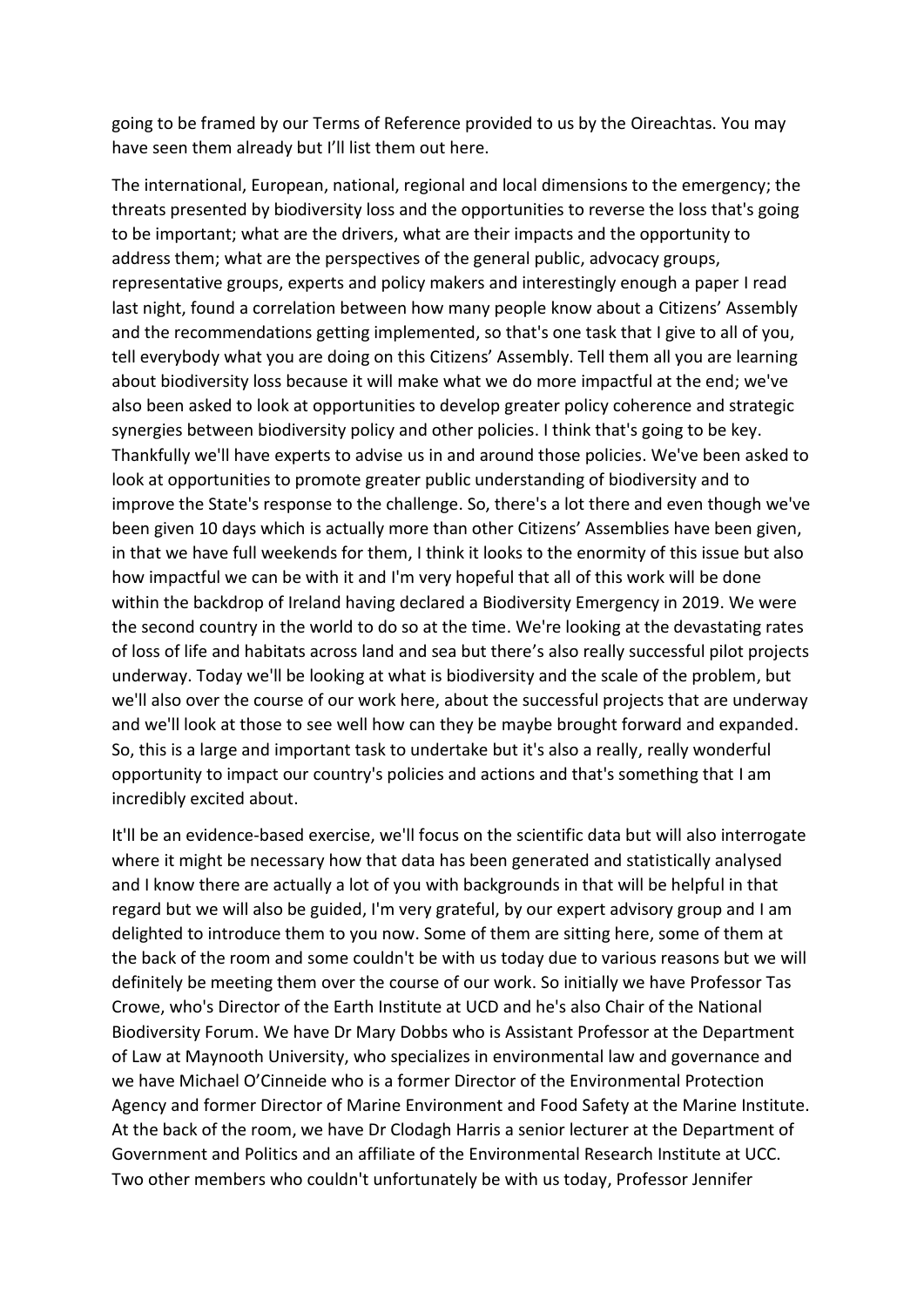McElwaine, the 1711 chair of Botany at Trinity College Dublin and Dr James Moran who's a lecturer in Ecology and Biology at GMIT who leads the Agro-ecology and Rural Development research group. So, they have already given up so much of their time in addition to the normal work that they do and I'm incredibly grateful for their time and their expertise working with the Assembly. It's a huge commitment but it's really important because they will guide us on who are the national and international experts in this field who will talk to us as we proceed with our work. So, thank you sincerely for that and I wouldn't mind giving them a round of applause if we can.

Clodagh has been giving me crash courses in deliberative democracy and the more I learn about it and the more I'm grateful to each and every one of you for committing all of your time to participating in this important exercise, something which by all accounts, strengthens the democratic nature of societies because it's bringing people together directly into the policy making landscape. It's asking you to engage in an informed way by making decisions on behalf of your neighbours, of your family, your friends and your countrymen.

I've already mentioned you're giving up 10 days of your year, you're sacrificing, you know, family, friendship, community commitments to do so, so thank you very much and I really hope that this is something that you'll enjoy being part of. It's not like a twitter poll because you will have heard so much and learned so much as we go through and we make our recommendations, so thank you so dearly for that and please give yourselves a round of applause. Now I'm hoping that this is going to be an enjoyable experience where friendships will emerge and I do think it's funny that I think all the Cork people already found themselves at a table!

So, you know, we're coming together. I think this is a 'meitheal', I'm from rural Ireland and we used to have 'meitheals' where everybody would come together and help one person, you know, save the hay or something like that. As a child it was our job to go and get the lemonade but this is us coming together on behalf of our community, so in that 'meitheal' I hope we develop that 'nasc', those really deep relationships with one another and that you know, because we're all here in the same spirit and in that I really want to make sure all voices are heard, all opinions are welcome. We'll maintain an atmosphere of respect for one another in our conversations as Tas said earlier, we'll learn how to agree with our disagreements, something like that you said or you said it nicer Tas. We have principles to guide us.

The first being openness. So, we're going to be completely transparent, all our plenary meetings are going to be livestreamed, all documentation will be made available online including all the submissions that come to us through citizens assembly.ie. We'll hope to be fair, allow a full spectrum of views to be heard and that we'll have really good briefing materials in advance that's factual, informative and accessible and partial. As well, we'll have equality of voice for every member of the Assembly to participate. We'll have respect for each other's opinions. We'll work as efficiently as we can and we'll make use of our limited time together. It sounds like a lot but actually when you think about Biodiversity, it's such an enormous subject. I do, I'm getting a little bit afraid about how will we manage this but we will because we'll be efficient with our time and that will be collegiate as well. That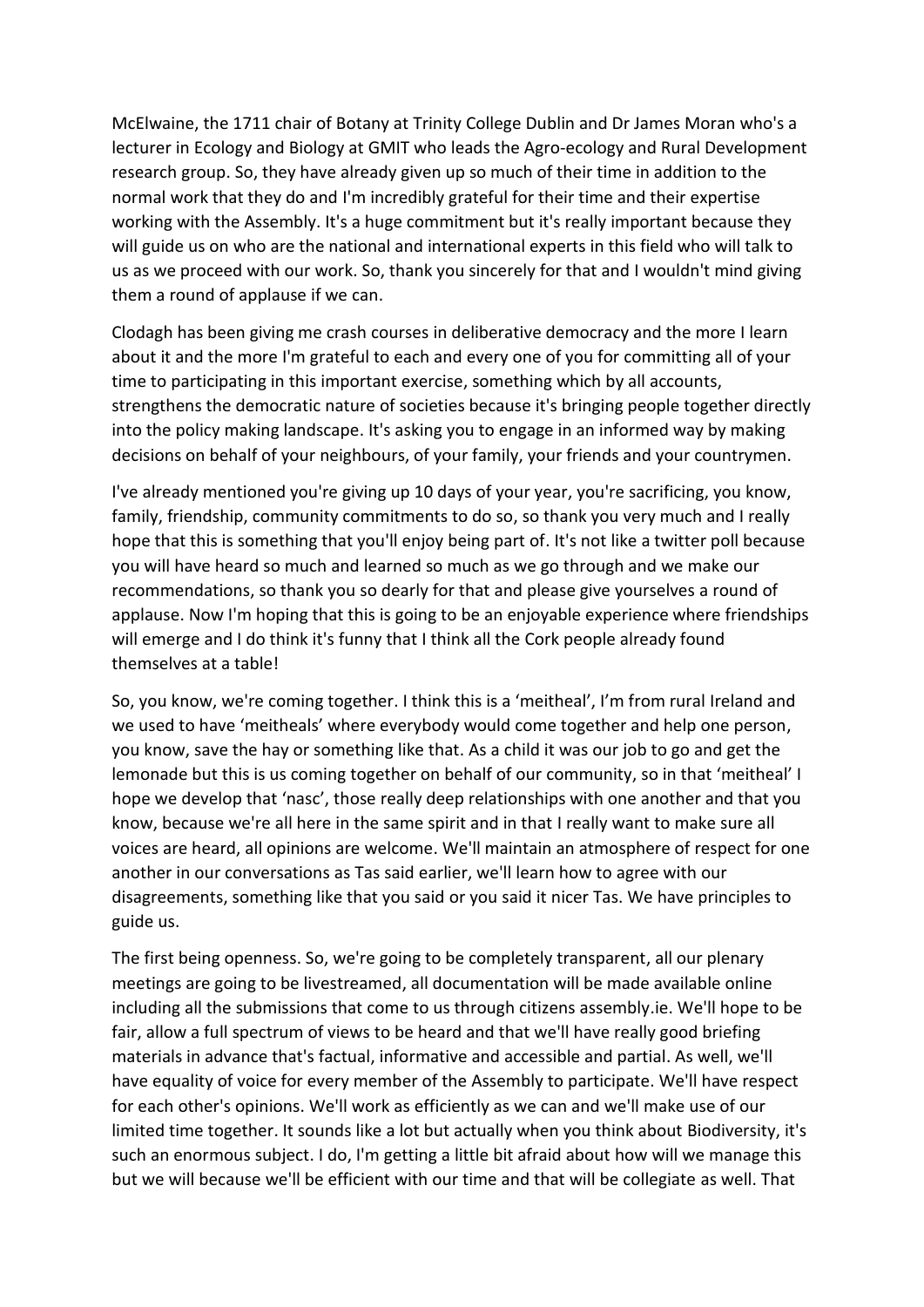we'll recognise we are a diverse group of people and we'll endeavour to work together in the spirit of collaborative collaboration and communication and community and on that, you know, we're representing all different age groups, backgrounds and jobs, genders and I really hope it'll be a wonderfully diverse group working together. I also want to make the point that we're going to have independent valuation of the process, somebody to correct our homework, to make sure we're doing it well and to make sure that at the end of it nobody can say, well those recommendations are nonsense because this wasn't done properly. We'll be doing this properly, we'll be doing this as well as we can, that we can all stand over it because there's no point in all of us investing our time and our energy into this if we don't have output that we can be proud of and that will be implemented.

So, our work will be about balance not just hearing different views but also about balancing the economy, the society, and nature. I think there can be dichotomy of views where we can just focus on nature to the detriment of others or we can just focus on economy to the detriment of others, so we'll try and develop that balance as a group and see where we come out with. That we're not all experts in Biodiversity yet but over the coming months we will learn enough to make our informative decisions. As an educator, I'm conscious that learning in meaningfully engaging ways is the best way to build knowledge and so we're going to have robust understanding through discussion, there's going to be a lot of listening but a lot more discussion and and I hope that throughout the process we'll all be comfortable to say "I don't know enough about this" so I want more information on that and in that regard it would be really important, that the Steering Committee, who have already volunteered themselves from the first online meeting, and are your go-to because if you feel that we need something more of any particular thing, please you can tell me but also you can tell the Steering Committee. So, I'm going to name them and I'd ask them to stand up and just so we can all see their faces. So, just in the order that I have here, Sheelagh Brady, hi Sheelagh, thank you for putting yourself forward. Ruairi Breslin, thank you very much. Anca Cerbu, I hope I'm saying that correctly Anca, sorry I didn't get to speak to you beforehand. Louise Conlon, if Louise is here, thank you Louise. Dan O'Dwyer thank you very much Dan and Jenny Santiago Young, thank you very much Jenny. I've spoken to the Chairs of previous Citizens' Assemblies and they've all said the Steering Group are incredibly important because they're the go-to for the Assembly to say actually could you tell the Chair and the Secretariat we need more of this, we need more of that. So, we'll have a good relationship and I'll chat to you all later and but thank you for putting yourselves forward for this role. There's so many people already working in this area in Ireland and around the world, volunteers, academics, environmentalists, fishermen, farmers, who all are very knowledgeable about nature, who are all very invested in this issue. As a collaborative group as I've said, we listen to everyone, we will agree on the best actions to take for our country to further curb biodiversity loss and protect our precious environment because you know if we have degraded it so much, we won't be able to enjoy and what it is. I'm very much looking forward to, I'm looking forward to working with you all on this and while I am a little bit anxious and overwhelmed about the amount of work that is ahead of us for the next six months, I am also very positive and very hopeful that what we produce as a group, will be informed, it'll be robust, it'll be implementable and that the recommendations will